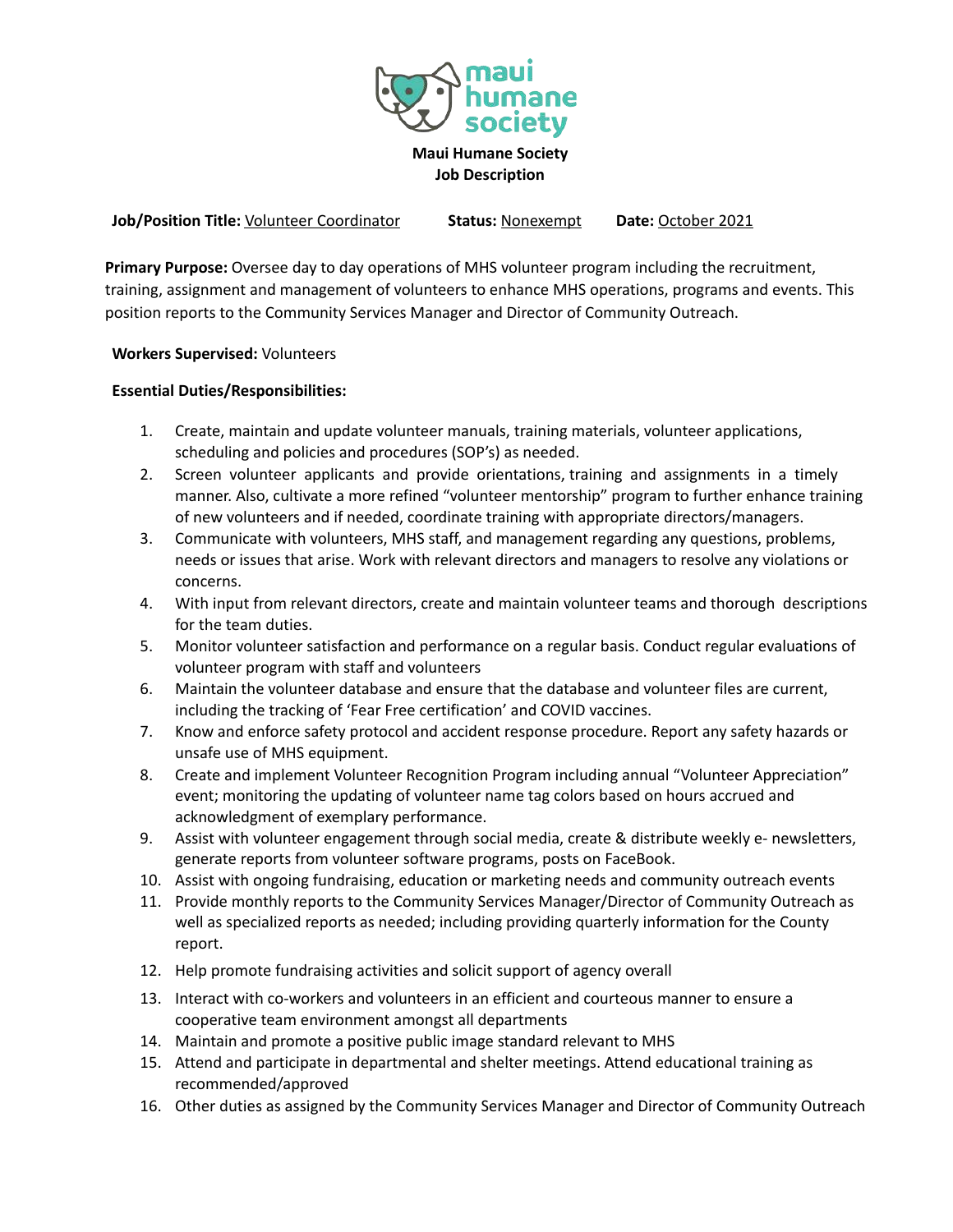

- **Working Conditions:** The Volunteer Coordinator has an air-conditioned office space with a dedicated computer. Work may also be conducted at alternative venues and/or in the community as assigned by the Community Services Manager and Director of Community Outreach. Vehicle(s) for this job include personal vehicle (refer to vehicle allowance policies) or use of the shelter vehicle(s), as needed.
- **Equipment Use:** Use of basic office equipment. Training equipment will include common items used for animal care such as harnesses, collars, etc. There may be other equipment used for events such as tents, audio equipment, hand carts, etc.
- **Work Hours:** This is a full time position requiring 40 hours per week and the current schedule is Tuesday-Saturday from 8:30-5pm which includes a mandatory 30 minute unpaid lunch and two 15 minute paid breaks, as needed. Flexibility is required as the schedule is subject to change to provide coverage at events and other venues and/or to allow supervision of volunteers when necessary and when approved by the Community Services Manager and/or Director of Community Outreach.
- **Mental Demands:** Must have ability to multitask, meet deadlines and handle stress. Exemplary communication and people skills are a must. This position requires the ability to work independently while functioning in a team environment. Position requires excellent organizational skills, a high level of accuracy and attention to detail.
- **Physical Demands:** Must be able to work indoors and outdoors, and be on your feet for extended periods of time. Position also requires desk and computer work. Must be able to safely handle and control all types of domesticated animals (dogs, cats, etc.).

Minimum Requirements:

- Minimum high school graduate. Two year college degree or related work experience with volunteers, community outreach, education and/or supervising others preferred
- Experience with MS Office, Excel, Google Office and social media including Facebook
- Strong attention to detail with a high degree of accuracy and organization.
- Goal oriented self-starter. Must be willing to work both independently and as a team.
- Must be able to meet deadlines.
- Professional demeanor both in appearance and in conduct.
- Must be able to show discretion when working with confidential material.
- Strong written and oral communication skills, including public speaking.
- Valid Hawaii driver's license and clean driving and criminal record

General Qualifications:

- Must have a passion for animals and support the mission of the Maui Humane Society.
- Must treat animals humanely, with love and concern both on and off the job, and transmit these values to others.
- Must adhere to all local laws regarding personally owned animals
- General knowledge of pet behavior and care. Ability to work with all kinds of animals in a safe and responsible manner.
- Positive attitude is a must!